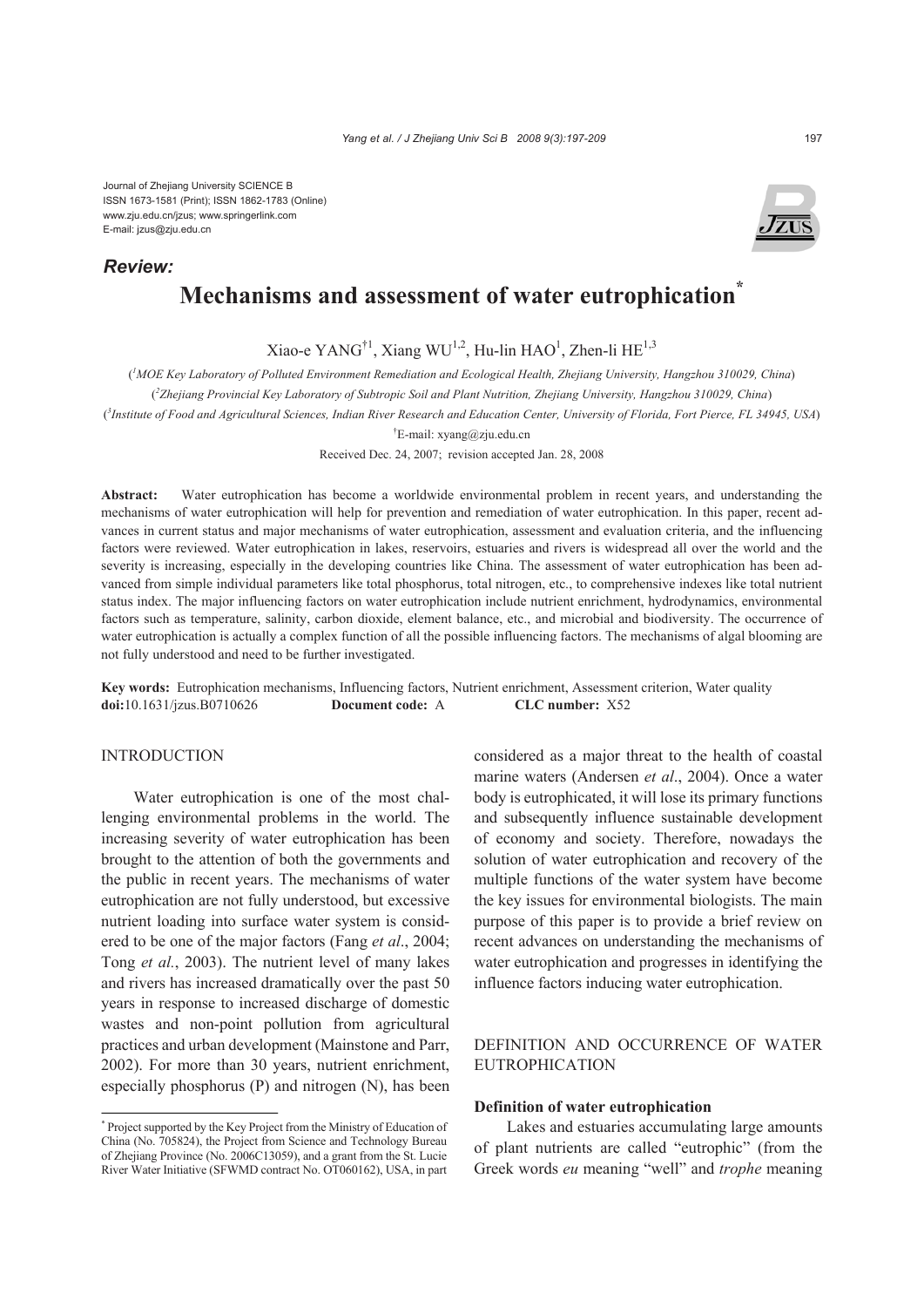"nourishment"). Eutrophication can be defined as the sum of the effects of the excessive growth of phytoplanktons leading to imbalanced primary and secondary productivity and a faster rate of succession from existence to higher serial stage, as caused by nutrient enrichment through runoffs that carry down overused fertilizers from agroecosystems and/or discharged human waste from settlements (Khan and Ansari, 2005). Water eutrophication can be greatly accelerated by human activities that increase the rate of nutrient input in a water body, due to rapid urbanization, industrialization and intensifying agricultural production. For lake aquatic ecosystems, human activities in the watershed can lead to loss of dominant species and functional groups, high nutrient turnover, low resistance, high porosity of nutrients and sediments, and the loss of productivity (Liu and Qiu, 2007). For example, aquaculture is one of many human activities contributing to the environmental decline of coastal waters and the collapse of fisheries stocks worldwide (Alongi *et al*., 2003). Because the influence of the human activities, excessive nitrogen, phosphorus and other nutrients are loaded into water bodies like lake, reservoirs, embouchure and bay, which could cause negative ecological consequences on aquatic ecosystem structures, processes and functions, result in the fast growth of algae and other plankton, and deteriorate water quality (Western, 2001). Generally speaking, water eutrophication is caused by the autotrophy algae blooming in water, which composes its bioplasm by sunlight energy and inorganic substances through photosynthesis—the process of eutrophication is described as follows:

 $106CO<sub>2</sub>+16NO<sub>3</sub><sup>-</sup>+HPO<sub>4</sub><sup>2-</sup>+122H<sub>2</sub>O+18H<sup>+</sup>$ Energy+microelement  $C_{106}H_{263}O_{110}N_{16}P$  (bioplasm of algae) $+138O<sub>2</sub>$ .

According to above equation, it can be concluded that inorganic nitrogen and phosphorus are the major control factors for the propagation of algae, especially phosphorus. The Florida Everglades, a wetland of international importance, has been undergoing a significant shift in its native flora and fauna due to excessive total phosphorus (TP) loadings (an average of 147 ton per annum from 1995 to 2004) and an elevated mean TP concentration (69 μg/L of TP in 2004) from agricultural runoff and Lake Okeechobee outflow despite the use of over 17000 ha of stormwater treatment areas (Richardson *et al*., 2007).

### **Assessment of water eutrophication**

Surface water quality guidelines have been improved in recent years. The parameters to assess the ambient surface water quality have been increased. In China, the parameters for assessing environmental quality of surface water have been increased to over 30 (CNEPA, 2002). Five classes of surface water quality have been set up, and some selected parameters for assessing water quality of lakes or reservoirs are shown in Table 1. However, there are no perfect evaluation criteria for assessing water eutrophication. Generally, the physical and chemical evaluation parameters were used to assess water eutrophication, mainly nutrient concentration (N and P), algal chlorophyll, water transparency and dissolved oxygen. Although there are many different assessment parameters, the concentrations of total nitrogen and phosphorus are the two basic ones. Cheng and Li (2006) used total nutrient status index (TNI) to assess eutrophication status of lakes. The calculation of total nutrient status index is as follows:

$$
TNI = \sum W_j TNI_j, \ W_j = r_{ij}^2 / \sum r_{ij}^2,
$$

where, *TNI* is the sum of indexes of all nutrient parameters,  $TNI<sub>i</sub>$  is the TNI of *j* parameter,  $W<sub>i</sub>$  is the proportion of *j* parameter in the TNI, and  $r_{ij}$  is the relation of chlorophyll a (Chla) to other parameters. The available parameters concerned include total nitrogen (TN), total phosphorus (TP), Chla, dissolved oxygen (DO), chemical oxygen demand by  $K_2MnO_4$ oxidation method (COD<sub>Mn</sub>), biological oxygen demand (BOD5), etc., and TN, TP and Chla are selected for calculating the TNI (Cheng and Li, 2006). Table 2 shows the burthen values of TN, TP and TNI in various eutrophicated water. It has been shown that the eutrophication or red tide occurs when N concentration in water reaches 300 μg/L and P concentration reaches 20 μg/L. Richardson *et al*.(2007) reported that exceeding a surface water mean TP threshold concentration of 15 μg/L causes an ecological imbalance in algal, macrophyte and macroinvertebrate assemblages as well as slough community structure in the Everglades areas. Therefore, it is considered that a threshold zone  $(12{\sim}15 \text{ µg/L})$  of TP may be more realistic and protective for all trophic levels.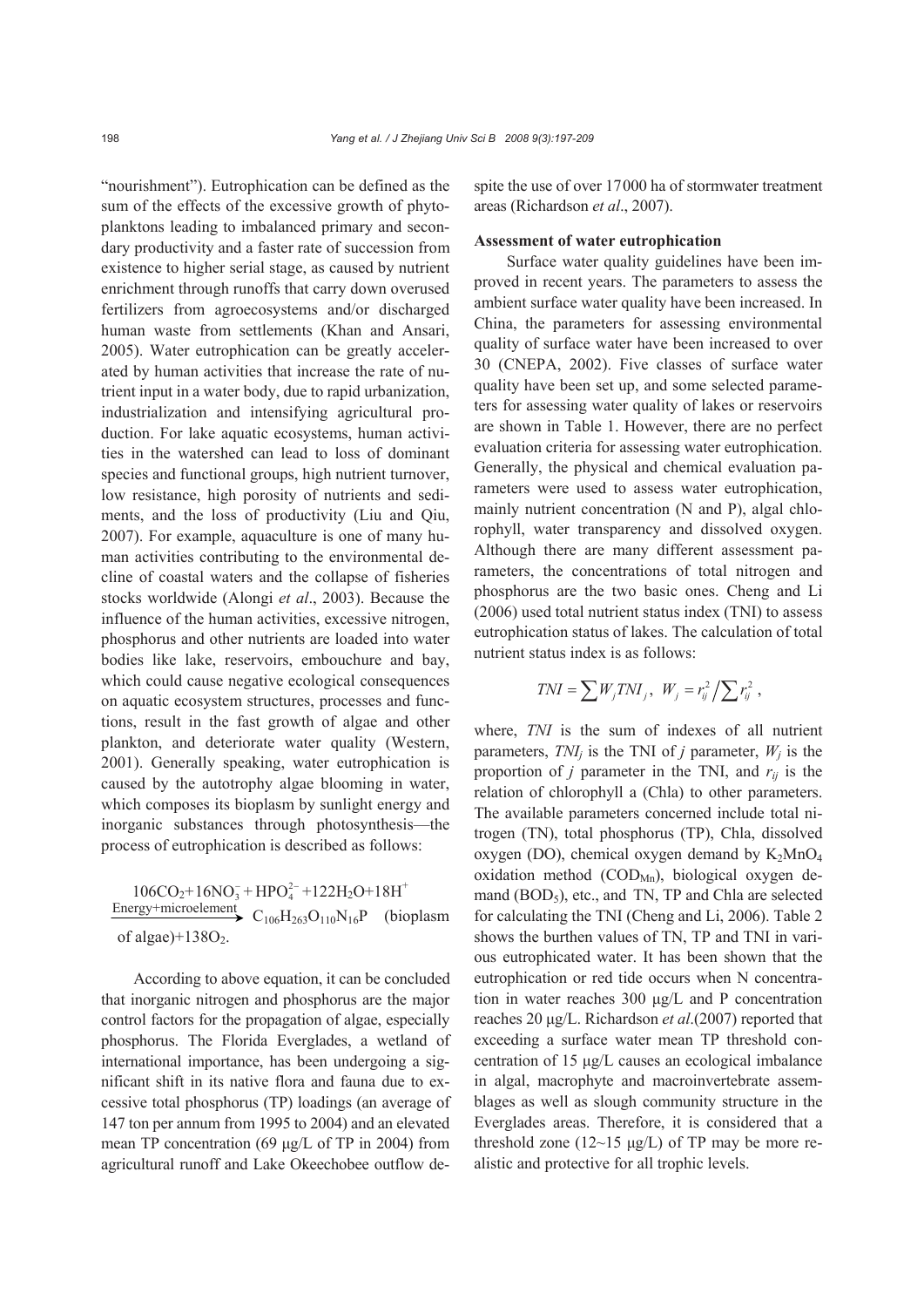| Items                                              | Surface water quality classification                   |              |              |              |              |  |  |
|----------------------------------------------------|--------------------------------------------------------|--------------|--------------|--------------|--------------|--|--|
|                                                    | Class I                                                | Class II     | Class III    | Class IV     | Class V      |  |  |
| Water temperature $(^{\circ}C)$                    | Maximum week increase <= 1; maximum week decrease << 2 |              |              |              |              |  |  |
| pH                                                 | $6 - 9$                                                |              |              |              |              |  |  |
| DO(mg/L)                                           | Saturation>90%                                         | $\geq 6$     | $\geq 5$     | $\geq$ 3     | $\geq$ 2     |  |  |
| $\mathrm{COD}_\mathrm{Mn}(\mathrm{mg}/\mathrm{L})$ | $\leq$ 2                                               | $\leq4$      | $\leq 6$     | $\leq 10$    | $\leq$ 15    |  |  |
| $\mathrm{COD}_{\mathrm{Cr}}\,(\mathrm{mg/L})$      | $\leq$ 15                                              | $\leq$ 15    | $\leq$ 20    | $\leq 30$    | $\leq 40$    |  |  |
| BOD <sub>5</sub> (mg/L)                            | $\leq$ 3                                               | $\leq$ 3     | $\leq$ 4     | $\leq 6$     | $\leq 10$    |  |  |
| $TN$ (mg/L)                                        | $\leq 0.2$                                             | $\leq 0.5$   | $\leq 1.0$   | $\leq$ 1.5   | $\leq 2.0$   |  |  |
| $NH3-N$ (mg/L)                                     | $\leq 0.15$                                            | $\leq 0.5$   | $\leq 1.0$   | $\leq1.5$    | $\leq 2.0$   |  |  |
| $NO2-N$ (mg/L)                                     | $\leq 0.06$                                            | $\leq 0.1$   | $\leq 0.15$  | $\leq 1.0$   | $\leq 1.0$   |  |  |
| TP(mg/L)                                           | $\leq 0.01$                                            | $\leq 0.025$ | $\leq 0.05$  | $\leq 0.1$   | $\leq 0.2$   |  |  |
| Chlorophyll a                                      | $\leq 0.001$                                           | < 0.004      | $\leq 0.01$  | $\leq 0.03$  | $\leq 0.065$ |  |  |
| Transparency (m)                                   | $\geq$ 15                                              | $\geq$ 4     | $\geq$ 2.5   | $\geq$ 1.5   | $\geq 0.5$   |  |  |
| Escherichia coli $(L^{-1})$                        | $\leq 200$                                             | $\leq$ 2000  | $\leq 10000$ | $\leq$ 20000 | $\leq 40000$ |  |  |

**Table 1 The criteria of surface water quality for lakes or reservoir (CNEPA, 2002)** 

DO: dissolved-oxygen; COD<sub>Mn</sub>: Chemical oxygen demand by K<sub>2</sub>MnO<sub>4</sub> oxidation method; COD<sub>Cr</sub>: Chemical oxygen demand by chromium oxidation method; BOD5: Biological oxygen demand; TN: Total nitrogen; TP: Total phosphorus

| Table 2 The burden values of N and P in various eutrophicated water |  |  |  |  |  |  |  |  |  |  |  |
|---------------------------------------------------------------------|--|--|--|--|--|--|--|--|--|--|--|
|---------------------------------------------------------------------|--|--|--|--|--|--|--|--|--|--|--|

| Eutrophic status     | $TP \, (\mu g/L)$ | $TN$ ( $\mu$ g/L) | Primary productivity      | <i>TNI</i> | References                                     |
|----------------------|-------------------|-------------------|---------------------------|------------|------------------------------------------------|
| Oligotropic water    | $5 - 10$          | $250 - 600$       | 5~300 mg $C/m^2$          | $0 - 30$   | Likens et al. $(1977)$                         |
| Moderately eutrophic | $10 - 30$         | $500 \sim 1100$   | 1000 mg $C/(m^2 \cdot d)$ | $31 - 60$  | Cheng and Li (2006)<br>Richardson et al.(2007) |
| Eutrophic            | $30 - 100$        | $1000 - 2000$     |                           | $61 - 100$ |                                                |
| Hypereutropic        | >100              | >2000             | $\overline{\phantom{a}}$  | >100       |                                                |

TN: Total nitrogen; TP: Total phosphorus, TNI: Total nutrient status index

Inglett and Reddy (2006) reported evidences to support the use of stable C (delta C-13) and N (delta N-15) isotopic ratios as indicators for eutrophication and shifts between N and P limitation. Lin *et al*.(2006) compared the stable isotopes from dissolved nutrients and plants and water column nutrient parameters and integration of multiple proxies in a sediment core from Meiliang Bay of Taihu Lake, and found that differences in aquatic plant species and trophic status between East Taihu Bay and Meiliang Bay are indicated by their variations in delta C-13 and delta N-15 of aquatic plants and delta N-15 of NH $_4^+$ -N. A significant influence of external nutrient inputs on water quality of Meiliang Bay is reflected in temporal changes in delta  $N-15$  of  $NH_4^+$  -N and hydro-environmental parameters. The synchronous change between delta C-13 and delta N-15 values of sedimented organic matter (OM) has been attributed to elevated primary production at the beginning of eutrophication between 1950 and 1990, and then recent inverse correlation between them has been caused by the uptake of N-15-enriched inorganic

nitrogen by phytoplankton grown under eutrophication and subsequent OM decomposition and denitrification in surface sediments, indicating that the lake has suffered from progressive eutrophication since 1990.

More sensitive biological indicators for assessing water eutrophication are needed to further study. Water eutrophication caused a degradation of healthy aquatic ecosystem, so the assessment methods and parameters should reflect the extents of aquatic ecosystem health. A set of ecological indicators including structural, functional and system-level aspects were proposed for a lake ecosystem health assessment, according to the structural, functional and system-level responses of lake ecosystems to chemical stresses including acidification, eutrophication, and copper, oil and pesticide contamination. The structural indicators included phytoplankton cell size and biomass, zooplankton body size and biomass, species diversity, macro- and micro-zooplankton biomass, the zooplankton/phytoplankton ratio, and the macrozooplankton/microzooplankton ratio. The functional indicators encompassed the algal C assimilation ratio,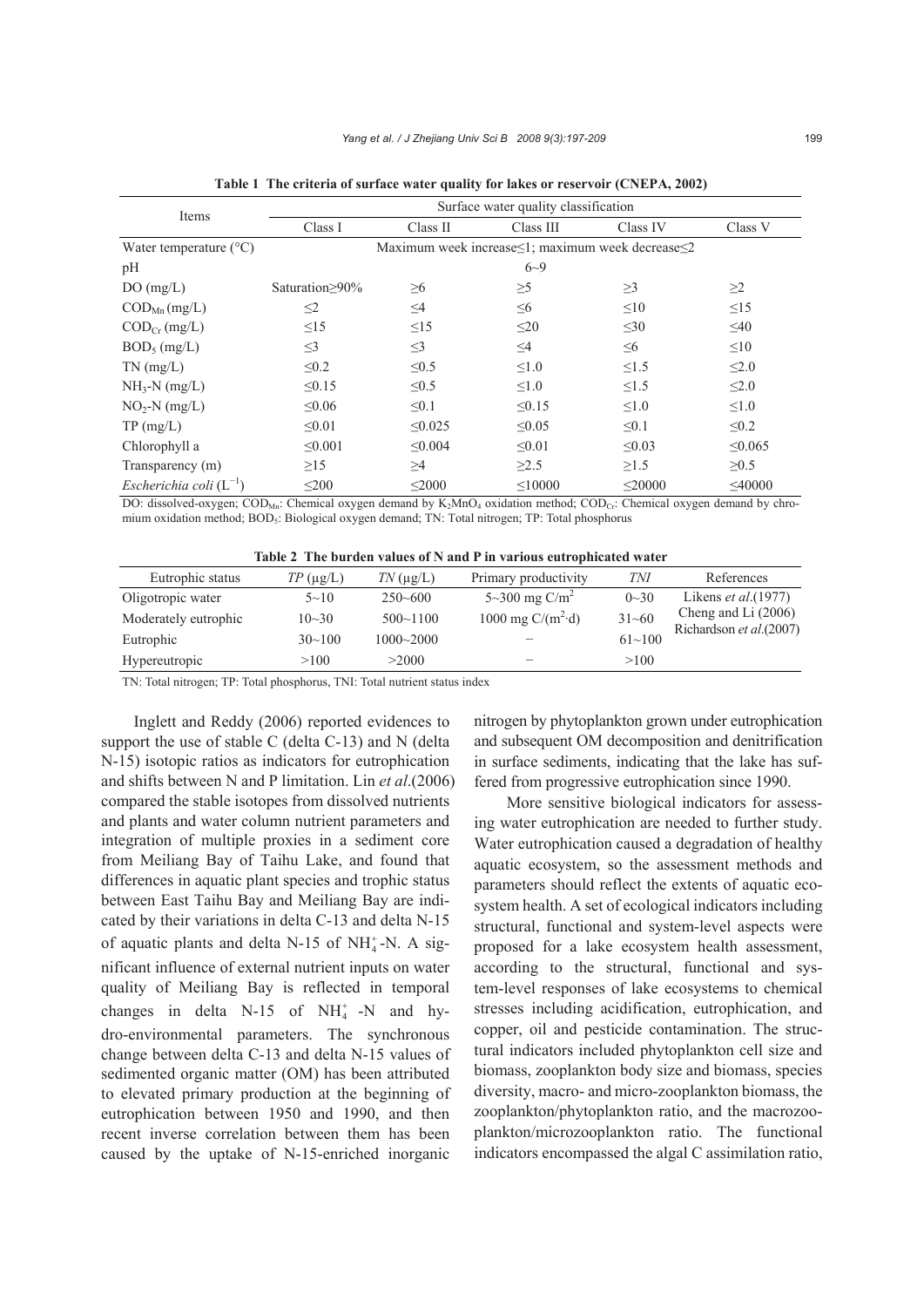resource use efficiency, community production, gross production/respiration (i.e., P/R) ratio, gross production/standing crop biomass (i.e., P/B) ratio, and standing crop biomass/unit energy flow (i.e., B/E) ratio. The ecosystem-level indicators consisted of ecological buffer capacities, energy, and structural energy. Based on these indicators, a direct measurement method (DMM) and an ecological modeling method (EMM) for lake ecosystem health assessment were developed (Xu *et al*., 2001). The results of a case study demonstrate that both methods provided similar results which corresponded with the lake's actual trophic state.

### **Occurrence of water eutrophication**

The investigation from the UNEP (United Nation Environmental Protection) indicates that about 30%~40% of the lakes and reservoirs have been affected more or less by water eutrophication all over the world. Table 3 cites selected samples of water eutrophication occurrence in lake, reservoir, estuary and river in the world. Erie Lake is excessively rich in nutrients (Reutter, 1989), which has resulted in huge blooms of floating blue-green algae and the attached green alga, *Cladophora* spp. These blooms have rolled onto beaches in large mats resembling green steel wool. Water eutrophication has been reported in USA for Washington Lake (Welch and Crooke, 1987), Okeechobee Lake (Schelske, 1989), City Park Lake (Ruley and Rusch, 2002), etc. In Lugano Lake, between Italy and Switzerland, a faster rate of eutrophication was reported due to excessive discharges from human settlements around the lake, owing to population increase and immigration (Barbieri and Simona, 2001). The majority of Danish lakes are highly eutrophic due to high nutrient input from domestic sources and agricultural activities (Jeppesen *et al*., 1999). Garg *et al*.(2002) studied three lakes of Bhopal (Upper Lake, Lower Lake and Mansarovar Lake) in India, to assess the potential fertility of lentic waters and analyze the floral ecology. The highest level of eutrophication was found in Mansarovar

**Table 3 Selected samples of water eutrophication occurrence in lake, reservoir, estuary and river in the world**

| Water body                                            | Nutrient (N, P)<br>concentrations                                                | Phytoplankton<br>biomass                                  | History of eutrophication                                                             | References                                  |
|-------------------------------------------------------|----------------------------------------------------------------------------------|-----------------------------------------------------------|---------------------------------------------------------------------------------------|---------------------------------------------|
| Erie Lake, USA                                        | TP: 115 μg/L                                                                     | Chlorophyll a:<br>$58 \mu g/L$                            | Blu-green algae bloom<br>between 1965 and 1979;<br>Declined quality from 1995         | Reutter, 1989;<br>Maggie, 2004              |
| Okeechobee Lake, TP: $50~100 \mu g/L$<br>Florida, USA |                                                                                  | N and P are limitors<br>for phytoplankton                 | Eutrophic at present                                                                  | Schelske, 1989                              |
| City Park Lake,<br>Louisiana, USA TP: 330 µg/L        | TN: $682 \mu g/L$                                                                | Chlorophyll a:<br>$35.1 \mu g/L$                          | Eutrophic (2000~2001)                                                                 | Ruley and Rusch,<br>2002                    |
| Lugano Lake                                           | TP: 140 μg/L                                                                     | Phytoplankton dry<br>weight: $7{\sim}16$ g/m <sup>2</sup> | Strongly eutrophic from 1960s                                                         | Barbieri and Simona,<br>2001                |
| Danish lakes                                          | $TN: 2.4$ mg/L<br>TP: $0.37$ mg/L                                                | Chlorophyll a:<br>$73 \mu g/L$                            | Highly eutrophic                                                                      | Jeppesen et al., 1999                       |
| Pamvotis Lake,<br>Northwest<br>Greece                 | TP: $0.11 \mu g/L$ ,<br>$NH_4^+$ : 0.25 mg N/L,<br>$NO_3^-: 0.56$ mg N/L         |                                                           | Cultural eutrophication over<br>the past 40 years;<br>Eutrophication at present       | Romero et al., 2002                         |
| Berg River, South TN: 217 mg/L,<br>Africa             | TP: 70 mg/L                                                                      |                                                           | Hypertrophic                                                                          | de Villiers, 2007                           |
| Chivero Lake.<br>Zimbabwe                             | TN: $0.3 \sim 8.4$ mg/L<br>TP: $1.01 - 5.01$ mg/L                                | Chlorophyll a:<br>$18.02 \sim 22.48 \text{ µg/L}$         | Highly eutrophic since 1980s                                                          | Nhapi, 2004<br>Ndebele and Magadza,<br>2006 |
|                                                       | Taihu Lake, China TN: 2.56~4.5 mg/L<br>TP: $0.25 \sim 0.35$ g/L                  | Algae biomass:<br>$2.7 - 6.4$ mg/L                        | Class I/II in the early 1960s;<br>Class IV in the mid-1990s;<br>Now, inferior Class V | Ye et al., 2007<br>Jin et al., 2006         |
| Songhua Lake,<br>China                                | TN: $1.14 \sim 1.98$ mg/L<br>TP: 0.038~0.102 mg/L 210.84×10 <sup>4</sup> ~432.68 | Algae density:<br>$\times 10^4$ cell/L                    |                                                                                       | Wang et al., 2004                           |
| Dianchi Lake,<br>China                                | TN: $2.13 - 8.27$ mg/L<br>TP: $0.33 \sim 0.59$ mg/L                              |                                                           | Class III in the early 1970s;<br>Now, inferior Class V                                | Guo and Sun, 2002                           |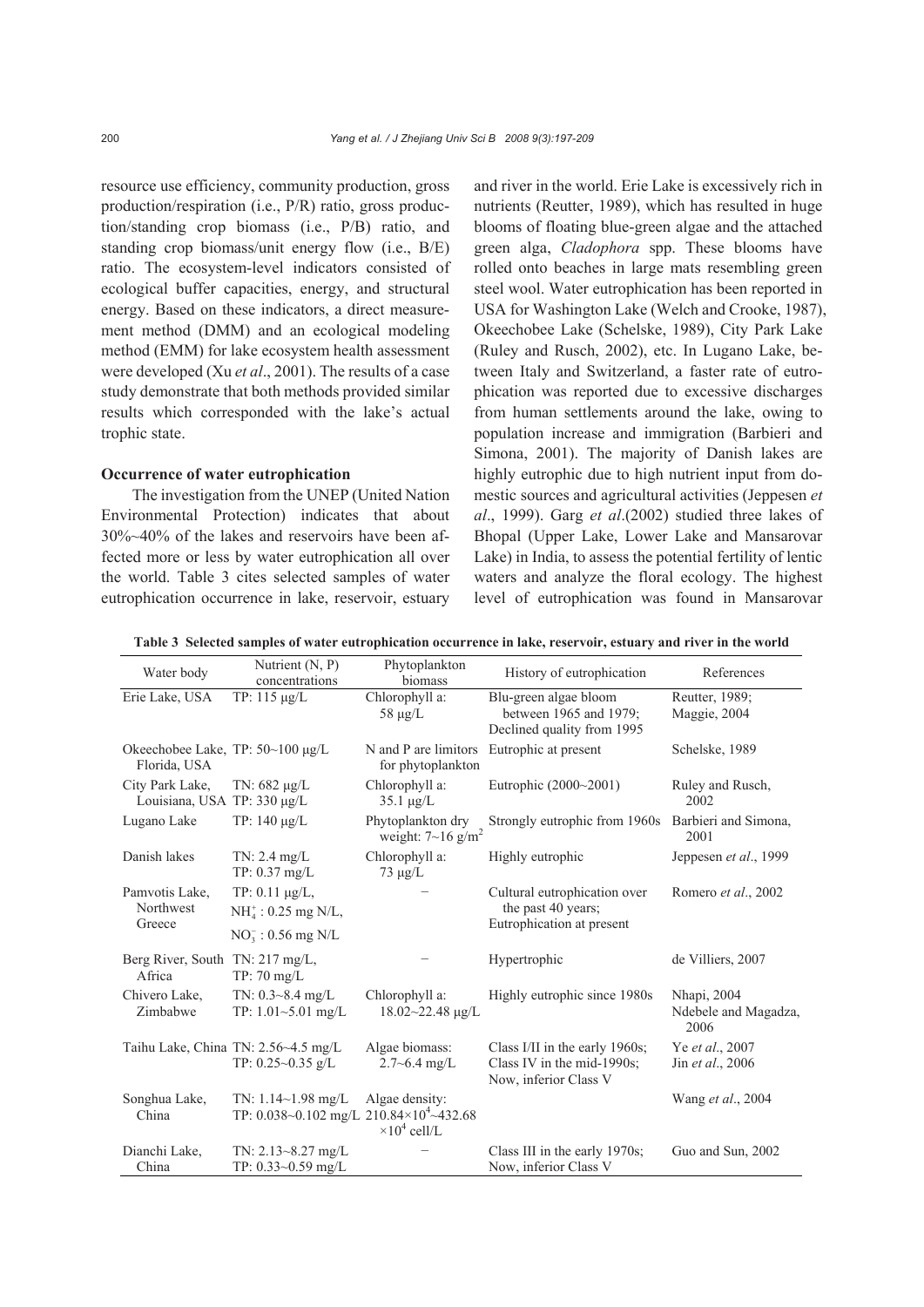Lake. The nutrient loading into the lake initially promoted the growth of phytoplanktons. Eutrophication constitutes a serious threat to many European lakes (Søndergaard *et al*., 2007), such as Pamvotis Lake in Northwest Greece (Romero *et al*., 2002), which has undergone cultural eutrophication over the past 40 years and is currently eutrophic. In South Africa, de Villiers (2007) reported that hypertrophic conditions indicated by TP levels prevail at least episodically at all of the Berg River monitoring stations; additionally, river water phosphate levels show a dramatic increase by a factor of more than 10 over the past 20 years, mainly due to anthropogenic inputs. Chivero Lake, Zimbabwe was reported to be hypertrophic and not sustainable (Nhapi, 2004). Sewage effluent is the major source of nutrients in the lake.

In China, water eutrophication occurred in 67 lakes (51.2% of the total lakes). Although the Boyanghu Lake and the Dongtinghu Lake are still mesotrophic at present, Dianchi Lake in Yunnan is possibly the most hypertropic lake in the world. In the early 1970s the water of Dianchi Lake was graded as Class III, now declined to the more inferior Class V (Lu *et al*., 2005). Taihu Lake, in China, has similar eutrophication issue. It is the third largest freshwater lake in China, located in the Yangtze River delta, one of the more developed areas of eastern China. In recent decades, because of severe pollution, water quality in Taihu Lake degraded from Class I/II in the early 1960s to Class II/III in the early 1980s and then to Class IV by the mid-1990s. At present, 83.5% of the lake area is eutrophic with an inferior Class V ranking (Liu and Qiu, 2007). The increasingly wider occurrence of excessive algae growth also begins earlier and lasts longer each year in Taihu Lake, and in the summer of 2007 an outbreak of blue algal bloom caused many drinking water treatment plants shut down and created a severe "water crisis event" in Wuxi City. Chaohu Lake is the fifth largest lake in China, located in central Anhui Province, and has a population of 2.3 million and more than 3000 factories in its basin. Since the 1990s, massive and rapid nutrient loading has made it one of the most eutrophic freshwater lakes in China. Jin *et al*.(2005) reported that eutrophic trend of Taihu Lake, Chaohu Lake and Xuanwu Lake in the region of the middle and lower valleys of Yangtze River was predicated using the ecological stress model. Provided the pollution water

treatment rate is 60% in 2030, approximately 30 billion ton of polluted water would still be discharged directly into the lakes. Therefore, by 2030, all the urban lakes and most of the medium-sized lakes at the urban-rural fringe areas in China may be eutrophicated or hypertrophicated.

In the region of Yangtze River delta, 80% of the rivers have been polluted and the water quality cannot meet the standards of drinking water source. The degraded water quality mainly due to eutrophication in this region has resulted in extremely serious problems for drinking water supply. In Zhejiang Province about 36 out of 88 counties are suffering from the short supply of good drinkable water sources. In 2004, water eutrophication and algae blooming even occurred in the Qiantang River, which has the highest water flow velocity in China. High concentration of phosphorus and nitrogen is gradually causing eutrophication.

Water eutrophication in rivers occurs worldwide. During the past several decades, catastrophic losses in seagrass meadows have occurred worldwide, especially in flushed estuaries, coastal embayments and lagoons where nutrient loads are both large and frequent (Burkholder *et al*., 2007; Ralph *et al*., 2006). Coastal marine ecosystems of Northern Europe are under pressure from global change (e.g., nutrient enrichment), which threatens these resources (Gowen and Stewart, 2005). There are many statutory obligations and strong political pressures for greatly increased emphasis on the control of nutrients levels in UK rivers because of serious problem of water eutrophication (Mainstone and Parr, 2002). Within Europe, many national and international initiatives have been implemented in order to reduce the inputs and effects of nutrients in waters, e.g., the European Union's Water Framework Directive (Andersen *et al*., 2004).

### **Harmfulness of water eutrophication**

Generally speaking, the main harmfulness of water eutrophication is that it can break out the intrinsic equilibrium of the aquatic ecosystem and lead to the damage of the water ecosystem and the gradual degeneration of its functions. As a result, it can affect water quality and make transparency of water become worse than ever. Thus, little sunlight can penetrate water body and photosynthesis of plants under the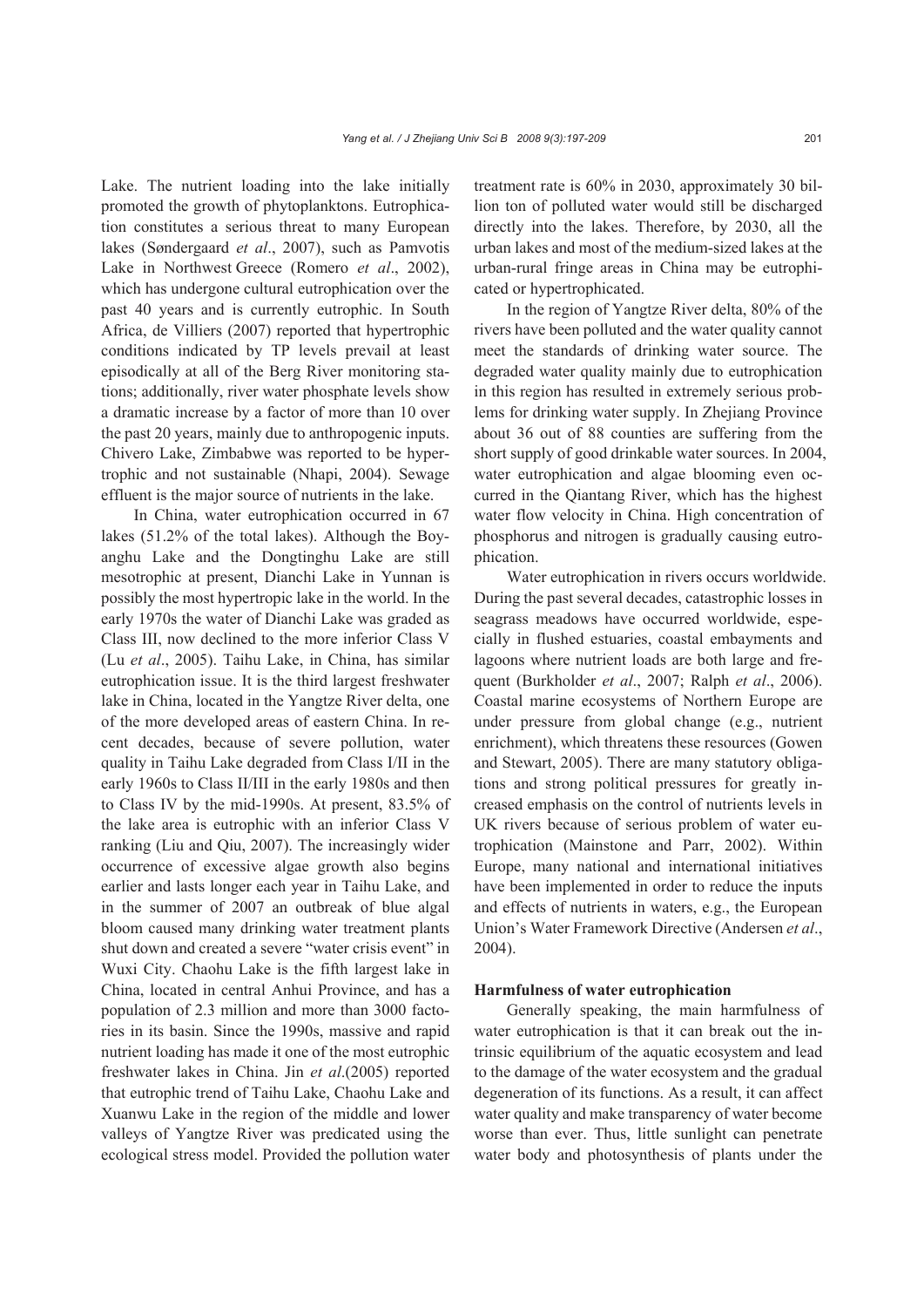water will be weakened or even stopped. Water eutrophication can also cause the supersaturation or lack of dissolved oxygen in water, which will be dangerous to aquatic animals and cause great death to them. Eutrophic systems tend to accumulate large amounts of organic carbon causing a shift in organic matter biochemical composition (Dell′Anno *et al*., 2002). Meanwhile, because of water eutrophication, a mass of algae, mainly *Cyanophyta* and green algae, bloom and form a thick layer of "green scum" on water surface. Algae can release toxins and render the organic matters in water to be decomposed into harmful gases, which will poison the fish and seashell.

The harmfulness of eutrophication also includes causing the shortage supply of drinking water source by degrading water quality. When the blooming algae die, they can produce lots of algae's toxin which is harmful to human health. Cyanobacteria toxins (cyanotoxins) including cytotoxins and biotoxins are responsible for acute lethal, acute, chronic and sub-chronic poisonings of wild/domestic animals and humans. The biotoxins include the neurotoxins; anatoxin-a, anatoxin-a(s) and saxitoxins plus the hepatotoxins; microcystins, nodularins and cylindrospermopsins (Carmichael, 2001). Recent investigation showed that the algae produced toxins, which are the metabolized production of Cyanotoxins, were detected in the Yangtze River, as well as many reservoirs and lakes of Yellow River valleys, apart from Dianchi Lake, Taihu Lake and Chaohu Lakes (Yu and Len, 2004). Besides, increased nitrite concentration in the eutrophic water will be dangerous to human health, too, as products of nitrite nitrification process is a strong carcinogen. Thus, the exacerbation of water eutrophication with the increased severity of algae blooming in surface water system has attracted great attention of both public and private sections.

# FACTORS INFLUENCING WATER EUTRO-PHICATION

Water eutrophication is mainly caused by excessive loading of nutrients into water bodies like N and P. Excessive nutrients come from both point pollution such as waste water from industry and municipal sewage, and non-point pollution like irrigation water, surface run water containing fertilizer from farmland, etc. Increased nutrient load to water body is now recognized as a major threat to the structure and functions of near shore coastal ecosystems, and severe eutrophication problems associated with harmful algal bloom is a major manifestation. Although related to nutrient enrichment in general, the basic cause of water eutrophication is more connected to an imbalance in the load of nitrogen and phosphorus with respect to silica (Dauvin *et al*., 2007). At present, excessive TN and TP in water are considered as the only factors inducing water eutrophication, but nutrient enrichment is only the necessary but not the sufficient condition for algal boom. Eutrophication is not likely to occur if both TN and TP in water are low, but eutrophication may not occur in water high in TN and TP if other conditions such as temperature and current speed are not favorable. The influencing factors of water eutrophication include: (1) excessive TN and TP, (2) slow current velocity, (3) adequate temperature and favorable other environmental factors, and (4) microbial activity and biodiversity (Li and Liao, 2002). Water eutrophication may occur rapidly when all of these conditions are favorable.

### **Nutrient enrichment**

There is clear evidence that nutrient loading to lakes, estuaries and coastal oceans has greatly increased through human activities over the past few decades and that this has caused or enhanced many of the symptoms of the aquatic ecosystem transformation known as eutrophication (Bishop *et al*., 2006). There are different opinions on the relationship of nutrient enrichment to water eutrophication and algal bloom: (1) When P concentration in water is low, it may be the limiting factor for inducing water eutrophication and algal bloom; (2) When P concentration in water increases rapidly, other may become a new limiting factor, such as pH, water depth, temperature, light, wave, wind or other biological factors; (3) The influence of N and P still lasts for a longer time because of the high development level of our society (Zhao, 2004).

N and P input and enrichment in water are the most primary factors to induce water eutrophication. The "experienced molecular formula" of alga is as " $C_{106}H_{263}O_{110}N_{16}P$ " based on the chemical components of algae. N and P are the two elements which account for least proportion in the molecular formula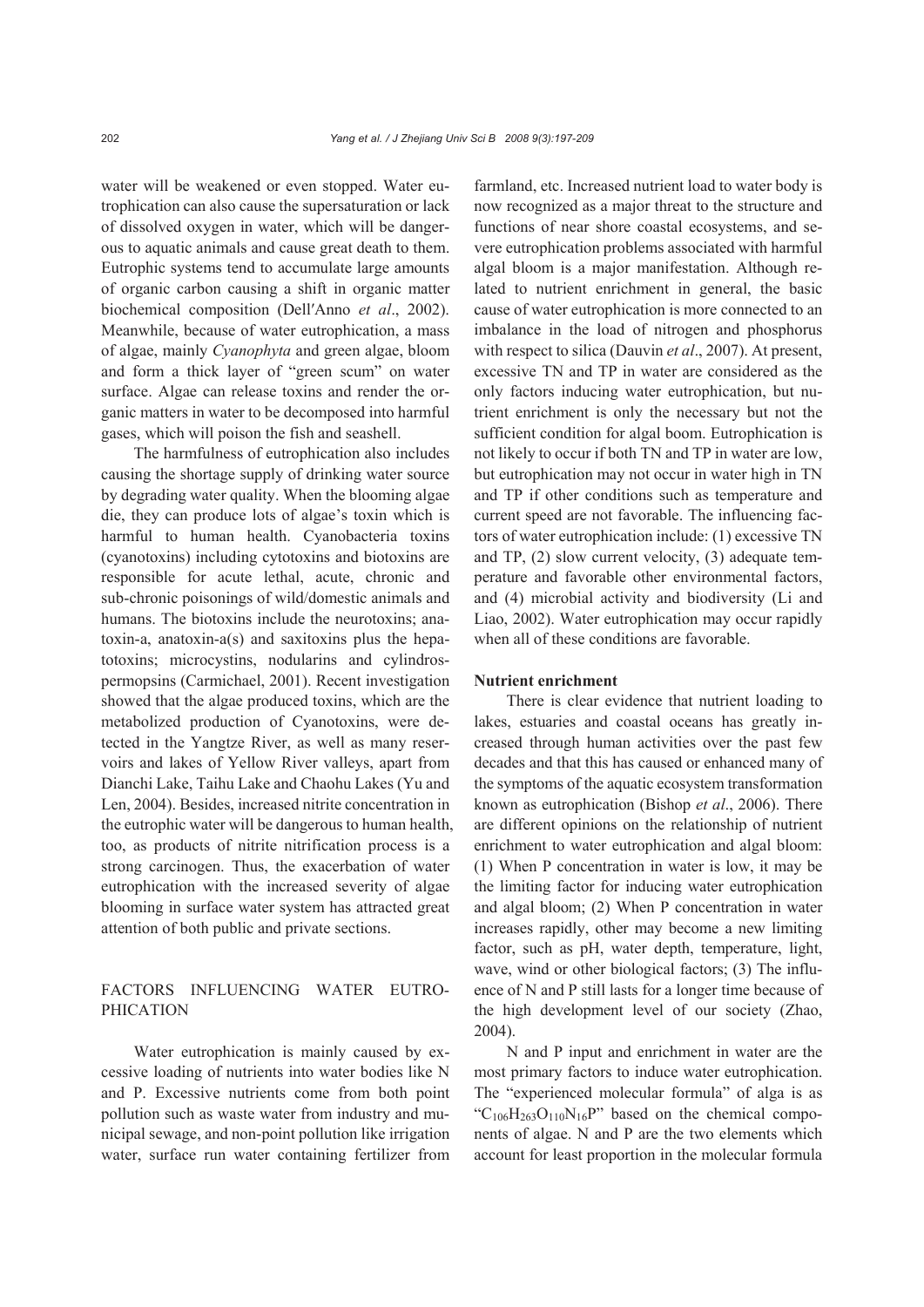of algae, especially P, it is the main limiting factor to control the growth of alga in water (Mainstone and Parr, 2002). It was reported that 80% lake and reservoir eutrophication is restricted by phosphorus, about 10% lake and reservoir eutrophication is relative to nitrogen, and the rest 10% lake and reservoir eutrophication is relative to other factors (Zhao, 2004). In many ecosystems, phytoplankton biomass is correlated with the availability of N or P (Cloern 2001; Bledsoe *et al*., 2004). The composition of phytoplankton species is also affected by the concentrations of N and P (Reynolds, 2006). The ratio of N:P in the water body (referred to as the "Redfield ratio") is an important indicator of which nutrient is limiting eutrophication. If the Redfield ratio is 16:1, P is most likely the limiting factor for algal growth; lower ratios indicate that N is of great importance (Redfield *et al*., 1963; Hodgkiss and Lu, 2004). P has been shown to be the principal limiting nutrient for primary production of phytoplankton in many freshwater environments (Phlips, 2002), while N is commonly limiting in marine ecosystems (Cloern, 2001). However, there are many exceptions to this general pattern. In some freshwater environments, particularly in the tropics and subtropics, N has been found to be the primary limiting nutrient for phytoplankton production, due in large part to excessive P load and long growing seasons. For instances, in the Ten Mile Creek of Indian River Lagoon, where TP is >0.2 mg/L, chlorophyll a and turbidity sharply increased with addition of available N  $(0.2~6.0~mg/L)$ , but not affected by addition of reactive P (Lin *et al*., 2008). The results indicate that available N is the limiting nutrient for the growth of phytoplankton at water bodies with high P. In phosphate-deficient water bodies or those having reasonably good growth of blue-green algae, which fix enough of the atmospheric nitrogen, phosphorus becomes the limiting element, because a portion of P is used to counterbalance high nitrate content (Reynolds, 2006). Such circumstances can be seen that no paroxysmal algal boom may break out in heavily eutrophicated water bodies with both high N and P. Thus, it is the key point to control the concentrations of both N and P reasonably for solving the problem of water eutrophication.

The variations in the chemical composition of natural waters are believed to be an important factor in regulating the abundance, composition and geographical and periodic distribution of phytoplankton. It has been considered that the growth of phytoplankton is influenced by dissolved silicate-Si (DSi) concentration in water and its ratio to nitrate. When the DSi:nitrate-N atomic ratio is near 1:1, aquatic food webs leading from diatoms which require silicate to fish may be compromised and the frequency or size of harmful or noxious algal blooms may increase. Used together, the DSi:nitrate-N ratio and nitrate-N concentration are the robust comparative indicators of eutrophication in large rivers (Turner *et al*., 2003).

### **Hydrodynamics**

There is no relationship between water disturbance and diatom alga occurrence or its scale, but water disturbing can influence the growth of Pyrrophyta alga because Pyrrophyta alga blooms when it is grown in relatively stable water. Cai *et al*.(2007) found that when there is no water to dilute, disturbing water itself can influence the process of eutrophication and species succession, which, however, is not related to disturbing water itself but is influenced indirectly by changing light and nutrient status. In shallow water, increased frequency of disturbance could increased the P release from the sediment, especially at high temperature (Cai *et al*., 2007). This is an instructional point to maintain beneficial alga in water. Also, tide not only can urge alga assembling but can also influence the multiplication of alga bloom through changing the concentration of nutrition in water. Zhu *et al*.(2007) studied the effects of hydrodynamics on phosphorus concentrations in water of Taihu Lake, a large, shallow and eutrophic lake of China. They found that hydrodynamical disturbance had no significant relationship with water quality at the top layer when significant wave height was smaller than 30 cm, but it significantly increased suspended solids (SS) concentration of the bottom water layer. Concentrations of nutrients showed no positive correlation with SS concentration in the water body. Intensive sediment resuspension may not have occurred when the hydrodynamic stress on sediment was only a little higher than the critical stress for sediment resuspension. A new method for confirming the critical stress for intensive sediment resuspension and nutrient release still needs to be developed. Le Pape and Menesguen (1997) studied hydrodynamic prevention of eutrophication in the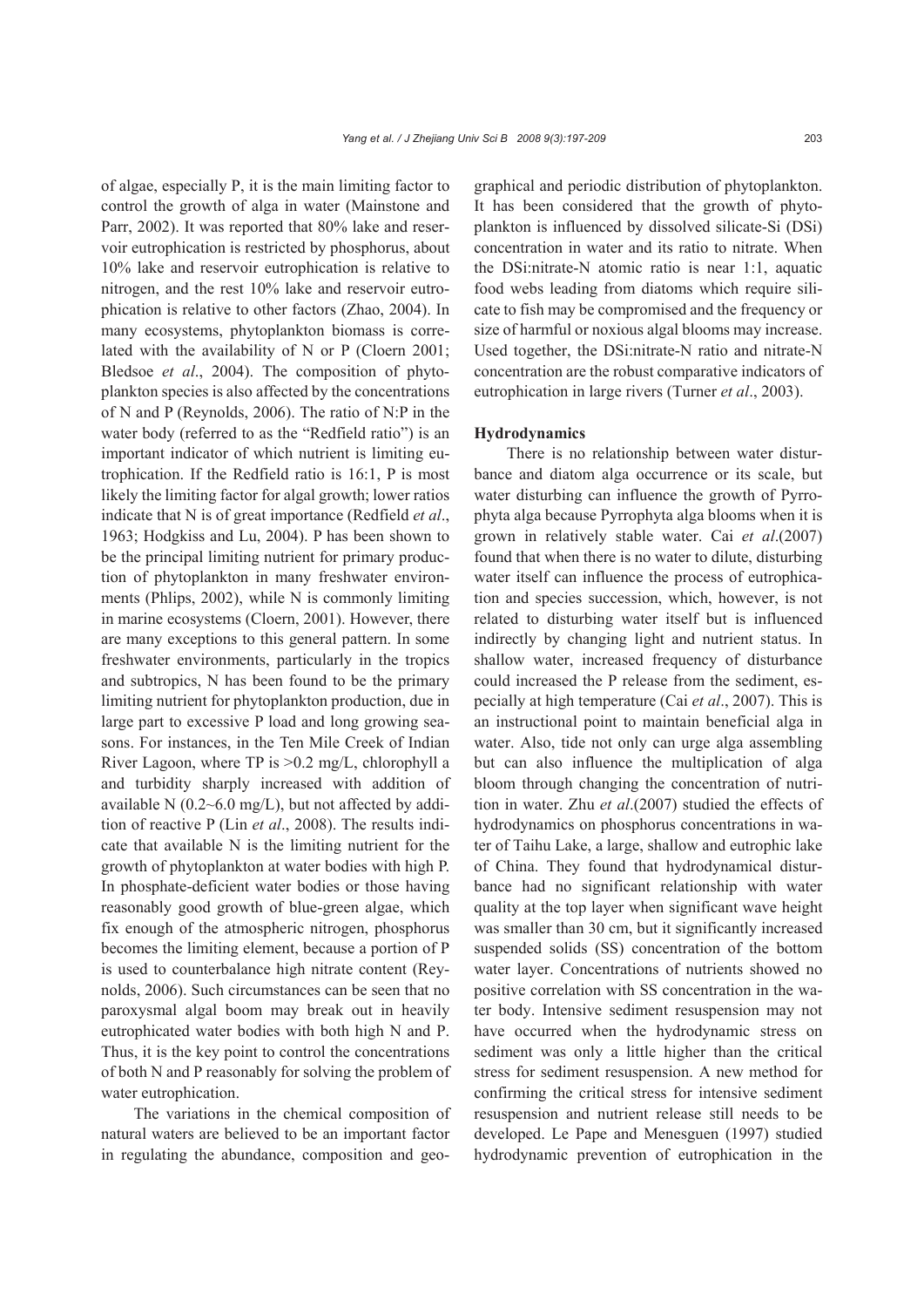Brest Bay (France). The Brest Bay is a semi-enclosed coastal ecosystem where primary production is nutrient-limited, even if huge nutrients loading from tributaries are present. The most striking feature of the bay is the semi-diurnal tidal influence, resulting in large water exchange with the continental shelf. A historical study of the available data has shown the steadiness of this ecosystem during the last two decades inspite of increasing eutrophic conditions.

### **Environmental factors**

A range of factors are related to water eutrophication, but the mechanisms of their influencing algal bloom are not fully understood. In many moderately eutrophicated water bodies, algal bloom occurs in some seasons or some years, when the environmental conditions are favorable. The algal bloom caused by phosphorus inputs also modifies several abiotic factors of the water body. These factors directly govern the growth, diversity and density of the biotic components. The impact of algal bloom on any one or some of these factors indirectly influences the structure and characteristics of the water bodies. The influence of nutrient inputs on some of these factors is discussed as follows:

1. Temperature and salinity are the two important factors to induce alga bloom. Alga bloom always occurs at temperature between 23 °C and 28 °C, salinity between 23% and 28%. The variation of temperature and salinity also affect algal bloom, and an important condition for algal bloom is that temperature increases and salinity decreases faster than ever in short time. From the conception of ecology, exquisite change of temperature may cause the subrogation of biological communities, thus leading to algal bloom when other environment conditions are adequate (Wang *et al*., 1996). Statistical analysis shows that the influence of temperature on algal growth rate is the largest, followed by salinity and their interaction. The process of sporangium pullulating is hypersensitive to temperature. When under adequate temperature, it can bourgeon largely and alga bloom will form very fast. Change of salinity is also influenced by the concentration of nutrition. Research shows that salinity is negatively related with NO<sub>3</sub>-N, and PO<sub>4</sub><sup>3-</sup>-P, but positively related with  $NH<sub>4</sub><sup>+</sup>-N$ , and however, it is not very related with  $NO<sub>2</sub><sup>-</sup>N$ . In addition, average temperature in winter is highly relative with the beginning growth time of Gymnodinium, but whether it has universality to all algae still needs to be studied. In the Vistula Lagoon, salinity gradient was determined as an important factor (along with water temperature and predation by young herring) that defined the dynamics of zooplankton abundance and biomass in this estuary (Telesh, 2004).

2. Carbon dioxide level is one of major factors controlling water eutrophication. Cyanophytes are more capable of utilizing low levels of carbon dioxide and become more buoyant at low levels of carbon dioxide and high pH. It keeps them in the upper layers of the water column with abundant sunlight. In addition, some species produce dense mats of vegetation, inhibit the growth of other phytoplankton, and also limit the swimming of zooplankton. These factors together mean that a slow-moving freshwater ecosystem can rapidly become dominated by blue-green algae, displacing not only members of the phytoplankton but some of the animal community as well. The reduction of light reaching the lake floor also inhibits submerged and rooted macrophytes, and sediments become anoxic as large amounts of planktonic biomass are added to them (Kant and Raina, 1990). The fluctuations in free carbon dioxide values correspond directly with the fluctuation in the standing crop of phytoplankton. As the diversity and density of phytoplanktons increase through various months, the amount of free carbon dioxide for photosynthetic activity becomes limiting. The pH changes in these ponds are governed by the amount of free carbon dioxide, carbon trioxide, and bicarbonate (Kant and Raina, 1990). Inflow nutrient concentration, inflow volume and inflow water temperature show very regular and reasonable impacts on the quality of lake water (Imteaz *et al*., 2003). Yin (2002) reported that monsoons served as a flushing mechanism in two ways: (1) They reduced seasonal eutrophication by nutrient enrichment in summer, and (2) they prevented long-term (annual) accumulation of organic matter in the sediments due to nutrient enrichment in the region. Because of the monsoon-influenced processes and low phosphorus in the Pearl River estuary, the estuary and adjacent coastal waters of Hong Kong appeared to be more resilient to enrichment of nitrogen.

3. Light plays an important role in the growth,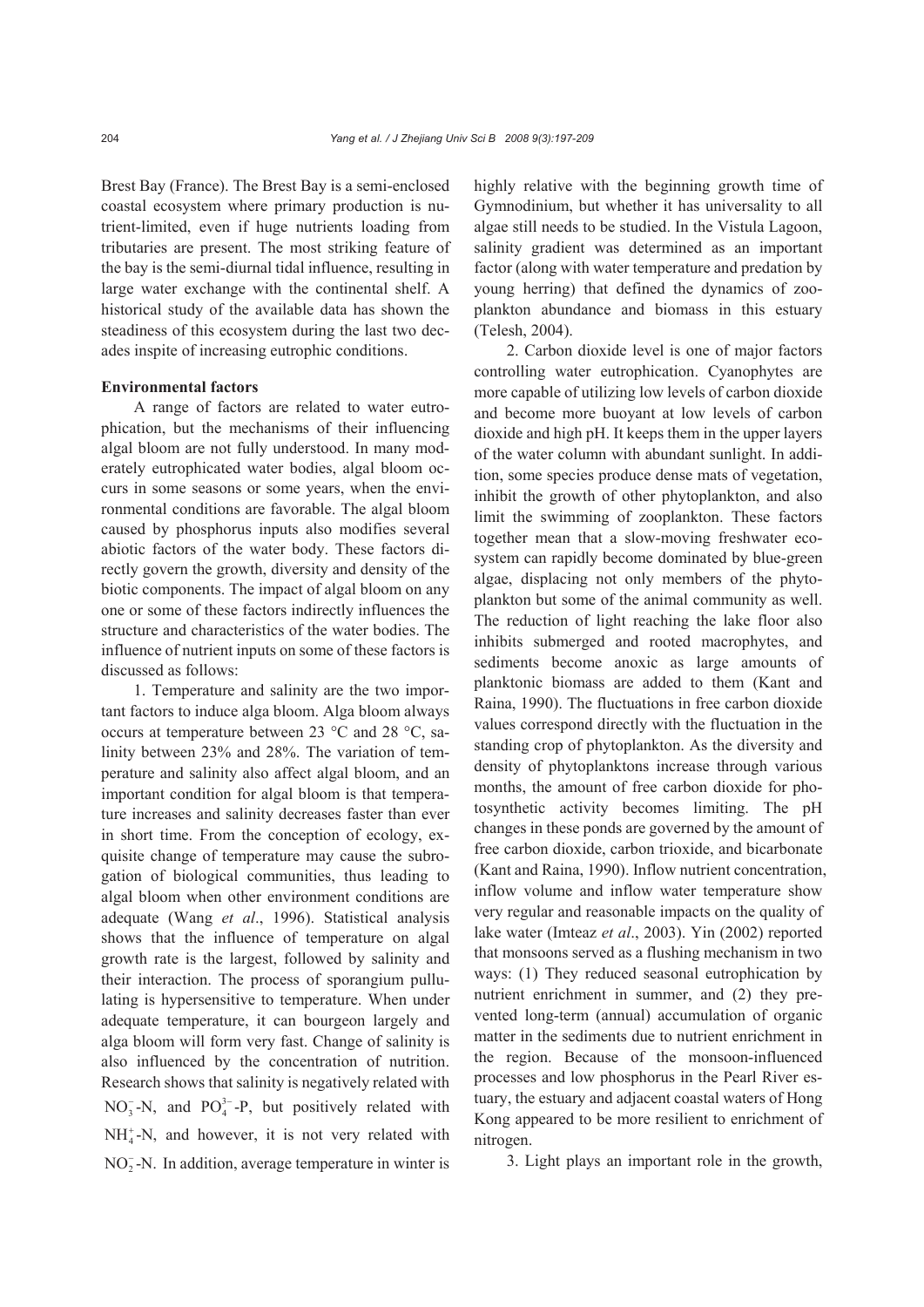diversity and density of aquatic flora. Algal growth has been reported to increase with light intensity, and luminescence of 4000 lux was found most favorable (Shen, 2002). As eutrophication progresses, a decline of submerged macrophytes occurs in many shallow water bodies, probably due to low light intensity caused by algal blooming. It is suggested that the adaptation strategy of *Potamogeton maackianus* under a certain range of low light stress is to accelerate the elongation of the main and lateral shoots and to increase their density (Ni *et al*., 1999). The light has been almost completely absorbed by the plankton of the top few meters, so that too little light penetrates to the thermocline and beyond to support photosynthesis. However, there is a rain of corpses into the deep water, whose decomposition requires oxygen. Since the deep water is cut off from the air until fall overturn, an oxygen deficit develops in the deep water, and the bottom mud is reduced. Eutrophication in an estuary is a complex process, and climate change is likely to affect each estuary differently due to interactions with nutrient loading and physical circulation. Hence, it is essential to consider the effects of climate change on the context of individual estuarine function to successfully manage eutrophication (Howarth *et al*., 2000).

There are other factors like pH and dissolved oxygen affecting water eutrophication (Khan and Ansari, 2005). The minima and maxima in the concentration of dissolved oxygen are found to be directly related to the maxima and minima of the phytoplankton, The direct relationship between phytoplankton and dissolved oxygen content has been observed by a number of researchers (Khan and Ansari, 2005). pH is a plant growth limiting factor. The change in pH is directly related to the availability and absorption of nutrients from solution. Ionization of electrolytes or the valence numbers of different ion species are influenced by changes in pH. An acidic pH has been reported to promote growth of *Spirodelapolyrrhiza* at a faster rate, but high pH values promote the growth of phytoplankton and result in bloom. It must be pointed out that many factors influencing eutrophication are relative and affect each other.

### **Microbial and biodiversity**

Microbial activity is the inducement factor to

alga bloom (Paerl, 1998; Paerl *et al*., 2003). It can enhance abundant breeding of alga bloom. Nutrient-enhanced microbial production of organic matter, or eutrophication, is frequently accompanied by altered microbial community structure and function (Paerl, 1998). The amount of microbial biomass is positively related to the content of organic matter and the amount of plankton in eutrophicated water. There exists certain intrinsic relationship between the amount of bacteria and the occurrence of eutrophication. The decomposition of organic matter by bacteria activities can produce nutrients and organic substances, which may promote algal bloom breaking out. Of course, it may also produce some toxic substances, which are harmful to other algal species, so that it will selectively enhance the bloom of some algae to become preponderant species and subsequently eutrophication will occur. It may be relative with the decomposing of bacteria biomass, which can promote effective circulation of nutrients when alga bloom and eutrophication occur under lower concentrations of nutrients. Chang *et al*.(2005) demonstrated that impose of submerged macrophyte in combination of immobilized nitrogen cycling bacteria could effectively reduce chlorophyll a concentration and increase water transparency. Marshland drainage channels (=ditches) in the UK are relicts of a once extensive habitat whose management requires quantitative information on the ecology of marshland organisms. Distribution of these organisms in wetlands worldwide can reflect natural water quality, vegetation and anthropogenic factors (Watson and Ormerod, 2004). Acrophyte-specific richness and abundance increased along an upstream-to-downstream zonation, which was characterized by an increase in mineralization and nutrient level (Thiébaut and Muller, 1998). In hyper-eutrophicated water body, remarkable improvement in water quality and inhibition on algal growth was obtained by introducing nutrient cycling bacteria in proper combination with floating hydrophyte (Chang *et al*., 2006).

A comparison of aquatic macrophyte diversity of two streams reflected the impact of human-induced perturbations (fish farms, domestic sewage) in such weakly mineralized and poorly buffered waters. Disturbed sites with very high nutrient loading were characterized by low vascular plant richness and by the absence of filamentous algae (Thiébaut and Mul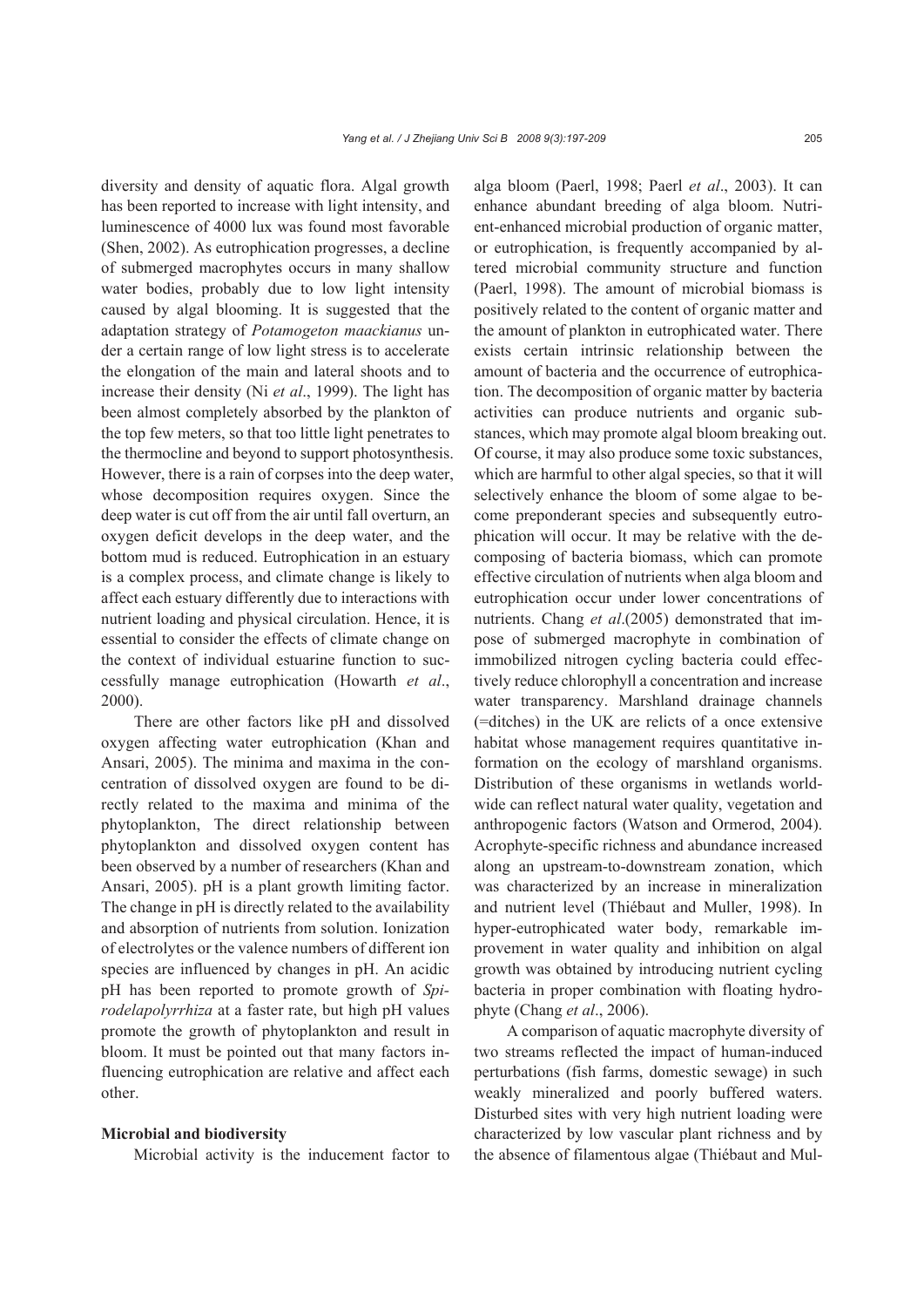ler, 1998). Vădineanu *et al*.(1992) studied the phytoplankton and submerged macrophytes in the aquatic ecosystems of the Danube Delta and found that the species changes were linked to accelerated eutrophication of the lakes, with increased phosphorus loading and a reduction in the N/P ratio. Distinct changes were observed in the macrophyte species composition in response to phosphorus enrichment (Vaithiyanathan and Richardson, 1999). Marshes in the unenriched and enriched areas were dominated by *Ladiumjamaicense* and *Typha domingensis*, respectively. Open-water areas were characterized by *Eleocharis*  spp., *Utricularia* spp., *Chara zeylanica* and *Nymphaea odorata* in ligotrophic areas and by floating plants and *Polygonum* spp. in eutrophic areas. A shift in primary producers from eelgrass to macroalgae in response to increased nutrient loading altered the habitat, physicochemical structure and food webs. The nitrogen decreased shoot density and biomass of the eelgrass and promoted a record increase in the algal biomass (Deegan *et al*., 2002). Enhanced nutrient concentrations and loading have been observed in several coastal areas of the North Sea, resulting in increased production and changes in the species composition of phytoplankton (Colijn *et al*., 2002). Garg *et al*.(2002) studied aquatic flora in three lakes of Bhopal (Upper Lake, Lower Lake and Mansarovar Lake) in India and assessed the potential fertility of the lentic water and its aquatic flora. Eutrophication was highest in Mansarovar Lake. The observations of Garg *et al.*(2002) indicated that different species of phytoplankton could subsist up to a certain nutrient level, beyond which competition between cyanophytes and other algae enhanced and eliminated the sensitive plankton flora.

### RESEARCH PERSPECTIVES

The problem of water eutrophication has become more and more severe worldwide, but the mechanism of its occurrence has not been fully understood. The limited knowledge of water eutrophication processes will add difficulties for the prevention and remediation of water eutrophication. Therefore, more researches should be turned to the mechanisms of water eutrophication under different watershed conditions. For example, the mechanisms of the adsorption and release of the contaminants in sediments should be clarified, which named inner pollution converging in water bodies, especially the absorption and release of P in sediments; the mechanism of the excessive production of algae and Cyanobacteria, especially excessive production of blue-green algae in water should be further studied, which is the key for the prevention of algae and Cyanobacteria growth. Also, the guidelines for estimating eutrophication are still very incomplete. Comprehensive guidelines for assessing eutrophication should be established by considering various factors in combination with the development of economy and society, especially in modern society ecology and health are paid more and more attention in order to avoid adverse influence on the sustainable ecological development and human health to the best of our abilities. In view of the high level of nutrients already polluted into lakes, reservoirs, estuaries, etc., understanding the functions of the factors influencing algal growth and bloom will certainly help controlling algal bloom even at high nutrient burden in surface water bodies.

### **References**

- Alongi, D.M., Chong, V.C., Dixon, P., Sasekumar, A., Tirendi, F., 2003. The influence of fish cage aquaculture on pelagic carbon flow and water chemistry in tidally dominated mangrove estuaries of peninsular Malaysia. *Marine Environmental Research*, **55**(4):313-333. [doi:10.1016/ S0141-1136(02)00276-3]
- Andersen, J.H., Conley, D.J., Hedal, S., 2004. Palaeoecology, reference conditions and classification of ecological status: The EU Water Framework Directive in practice. *Marine Pollution Bulletin*, **49**(4):283-290. [doi:10.1016/ j.marpolbul.2004.04.014]
- Barbieri, A., Simona, M., 2001. Trophic evolution of Lake Lugano related to external load reduction: Changes in phosphorus and nitrogen as well as oxygen balance and biological parameters. *Lakes and Reservoirs Research and Management*, **6**(1):37-47. [doi:10.1046/j.1440-1770. 2001.00120.x]
- Bishop, M.J., Powers, S.P., Porter, H.J., Peterson, C.H., 2006. Benthic biological effects of seasonal hypoxia in a eutrophic estuary predate rapid coastal development. *Estuarine Coastal and Shelf Science*, **70**(3):415-422. [doi:10. 1016/j.ecss.2006.06.031]
- Bledsoe, E.L., Phlips, E.J., Jett, C.E., Donnelly, K.A., 2004. The relationships among 336 phytoplankton biomass, nutrient loading and hydrodynamics in an inner-shelf estuary. *Ophelia*, **58**(1):29-47.
- Burkholder, J.M., Tomasko, D.A., Touchette, B.W., 2007. Seagrasses and eutrophication. *Journal of Experimental Marine Biology and Ecology*, **350**(1-2):46-72. [doi:10.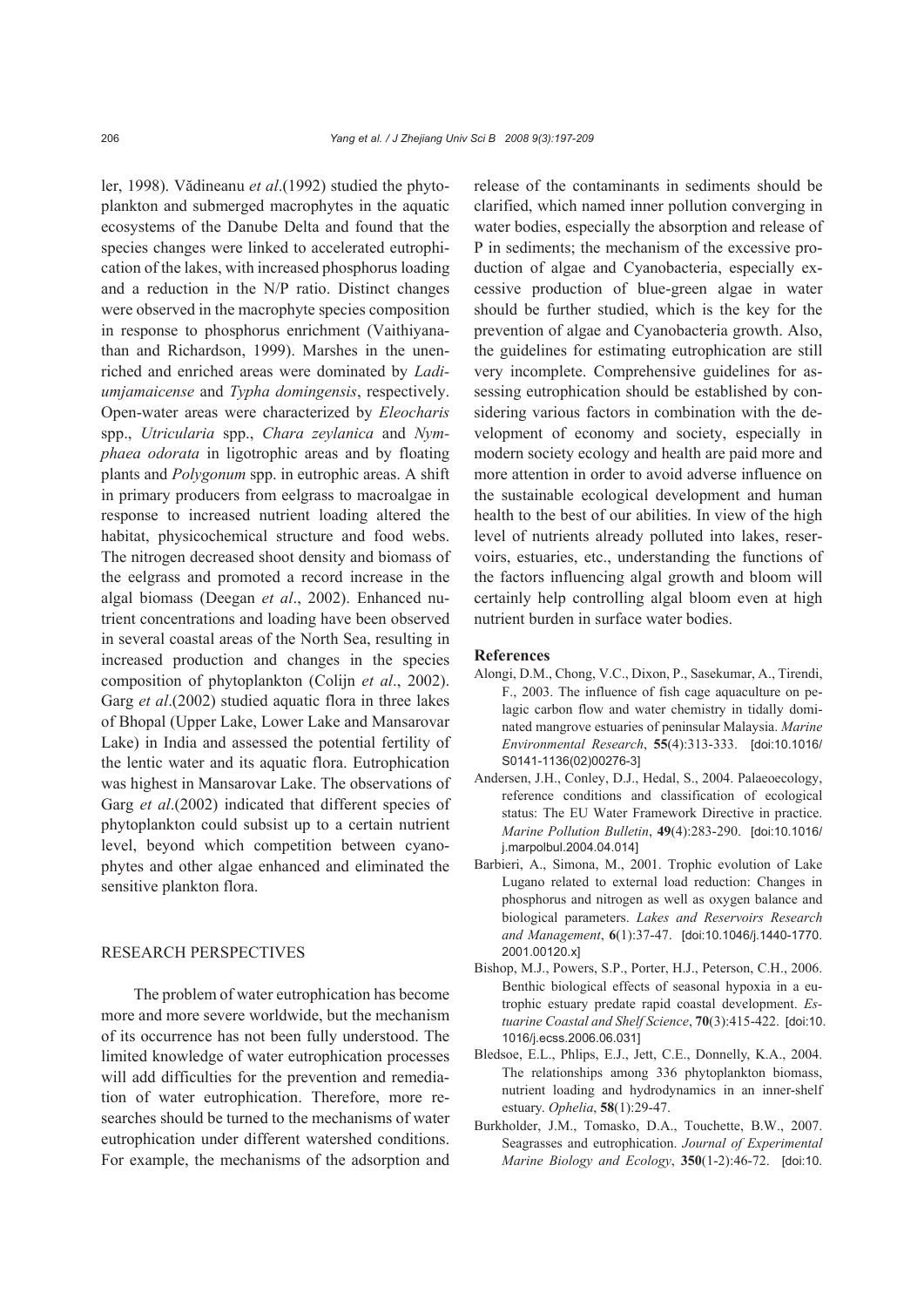1016/j.jembe.2007.06.024]

- Cai, J.B., Ding, X.F., Peng, H.Y., Chang, H.Q., Yang, X.E., 2007. Effects of environmental factors and submerged aquatic plants on phosphorus release from the sediment. *Journal of Soil and Water Conservation*, **21**(2):151-154 (in Chinese).
- Carmichael, W.W., 2001. Health effects of toxin-producing Cyanobacteria: "The CyanoHABs". *Human and Ecological Risk Assessment*, **7**(5):1393-1407. [doi:10. 1080/20018091095087]
- Chang, H.Q., Yang, X.E., Fang, Y.Y., Pu, P.M., Li, Z.K., 2005. Effects on nutrient of eutrophicated water by *Elodea muttallii* and immobilized bacteria. *Journal of Soil and Water Conservation*, **19**(3):114-117 (in Chinese).
- Chang, H.Q., Yang, X.E., Fang, Y.Y., Pu, P.M., Li, Z.K., Rengel, Z., 2006. In-situ nitrogen removal from the entrophic water by microbial-integrated system. *Journal of Zhejiang University SCIENCE B*, **7**(7):521-531. [doi:10.1631/jzus.2006.B0521]
- Cheng, X.Y., Li, S.J., 2006. An analysis on the evolvement processes of lake eutrophication and their characteristics of the typical lakes in the middle and lower reaches of Yangtze River. *Chinese Science Bulletin*, **51**(13): 1603-1613. [doi:10.1007/s11434-006-2005-4]
- CNEPA (Environmental Protection Agency of China), 2002. Environmental Quality Standard for Surface Water. GB 3838-2002. http://www.cc.ln.gov.cn/lncj./shownews.asp?
- Colijn, F., Hesse, K.J., Ladwig, N., Tillmann, U., Vadstein, O., Olsen, Y., 2002. Effects of the largescale uncontrolled fertilization process along the continental coastal North Sea. *Hydrobiologia*, **484**(1-3):133-148. [doi:10.1023/A: 1021361206529]
- Cloern, J.E., 2001. Our evolving conceptual modle of the coastal eutrophication 350 problem. *Marine Ecology Progress Series*, **210**:223-253. [doi:10.3354/meps210223]
- Dauvin, J.C., Ruellet, T., Desroy, N., Janson, A.L., 2007. The ecological quality status of the Bay of Seine and the Seine estuary: Use of biotic indices. *Marine Pollution Bulletin*, **55**(1-6):241-257. [doi:10.1016/j.marpolbul.2006.04.010]
- de Villiers, S., 2007. The deteriorating nutrient status of the Berg River, South Africa. *Water SA*, **33**(5):659-664.
- Deegan, L.A., Wright, A., Ayvazian, S.G., Finn, J.T., Golden, H., Merson, R.R., Harrison, J., 2002. Nitrogen loading alters seagrass ecosystem structure and support of higher tropic levels. *Aquatic Conservation Marine and Freshwater Ecosystems*, **12**(2):193-212. [doi:10.1002/aqc.490]
- Dell′Anno, A., Mei, M.L., Pusceddu, A., Danovaro, R., 2002. Assessing the trophic state and eutrophication of coastal marine systems: A new approach based on the biochemical composition of sediment organic matter. *Marine Pollution Bulletin*, **44**(7):611-622. [doi:10.1016/S0025- 326X(01)00302-2]
- Fang, Y.Y., Yang, X.E., Pu, P.M., Chang, H.Q., Ding, X.F., 2004. Water eutrophiocation in Li-Yang Reservoir and its ecological remediation countermeasures. *Journal of Soil and Water Conservation*, **18**(6):183-186 (in Chinese).
- Garg, J., Garg, H.K., Garg, J., 2002. Nutrient loading and its

consequences in a lake ecosystem. *Tropical Ecology*, **43**(2):355-358.

- Gowen, T.R.J., Stewart, B.M., 2005. The Irish Sea: Nutrient status and phytoplankton. *Journal of Sea Research*, **54**(1):36-50. [doi:10.1016/j.seares.2005.02.003]
- Guo, H.C., Sun, Y.F., 2002. Characteristic analysis and control strategies for the eutrophicated problem of the Lake Dianchi. *Progress in Geography*, **21**(5):500-506 (in Chinese).
- Hodgkiss, I.J., Lu, S.H., 2004. The effects of nutrients and their ratios on phytoplankton aboundance in Junk Bay, Hong Kong. *Hydrobiologia*, **512**(1-3):215-229. [doi:10. 1023/B:HYDR.0000020330.37366.e5]
- Howarth, R.W., Swaney, D.P., Butler, T.J., Marino, R., 2000. Climatic control on eutrophication of the Hudson River estuary. *Ecosystems*, **3**(2):210-215. [doi:10.1007/s10021 0000020]
- Imteaz, M.A., Asaeda, T., Lockington, D.A., 2003. Modelling the effects of inflow parameters on lake water quality. *Environmental Modeling and Assessment*, **8**(2):63-70. [doi:10.1023/A:1023905532180]
- Inglett, P.W., Reddy, K.R., 2006. Investigating the use of macrophyte stable C and N isotopic ratios as indicators of wetland eutrophication: Patterns in the P-affected Everglades. *Limnology and Oceangraohy*, **51**(5):2380-2387.
- Jeppesen, E., Søndergaard, M., Kronvang, B., Jensen, J.P., Svendsen, L.M., Lauridsen, T.L., 1999. Lake and catchment management in Denmark. *Hydrobiologia*, **395-396**: 419-432. [doi:10.1023/A:1017071602549]
- Jin, X.C., Xu, Q.J., Huang, C.Z., 2005. Current status and future tendency of lake eutrophication in China. *Science in China Series C-Life Science*, **48**((Suppl.)):948-954.
- Jin, X.C., Wang, S.R., Pang, Y., Wu, F.C., 2006. Phosphorus fractions and the effect of pH on the phosphorusrelease of the sediments from different trophic areas in Taihu Lake, China. *Environmental Pollution*, **139**(2):288-295. [doi:10. 1016/j.envpol.2005.05.010]
- Kant, S., Raina, A.K., 1990. Limnological studies of two ponds in Jammu. II. Physico-chemical parameters. *Journal of Environmental Biology*, **11**(2):137-144.
- Khan, F.A., Ansari, A.A., 2005. Eutrophication: An ecological vision. *The Botanical Review*, **71**(4):449-482. [doi:10. 1663/0006-8101(2005)071[0449:EAEV]2.0.CO;2]
- Le Pape, O., Menesguen, A., 1997. Hydrodynamic prevention of eutrophication in the Bay of Brest (France), a modelling approach. *Journal of Marine Systems*, **12**(1-4): 171-186. [doi:10.1016/S0924-7963(96)00096-6]
- Li, J.X., Liao, W.G., 2002. Discussion on the synthetic adjustive guidelines for the prevention and cure of eutrophication. *Protection of Water Resource*, **2**(5):4-5.
- Likens, G.E., Bormann, F.H., Pierce, R.S., Eaton, J.S., Johnson, N.M., 1977. Biogeochemistry of a Forested Ecosystem. Springer-Verlag, New York.
- Lin, L., Wu, J.L., Wang, S.M., 2006. Evidence from isotopic geochemistry as an indicator of eutrophication of Meiliang Bay in Lake Taihu, China. *Science in China Series D-Earth Sciences*, **49**(s1):62-71. [doi:10.1007/s11430-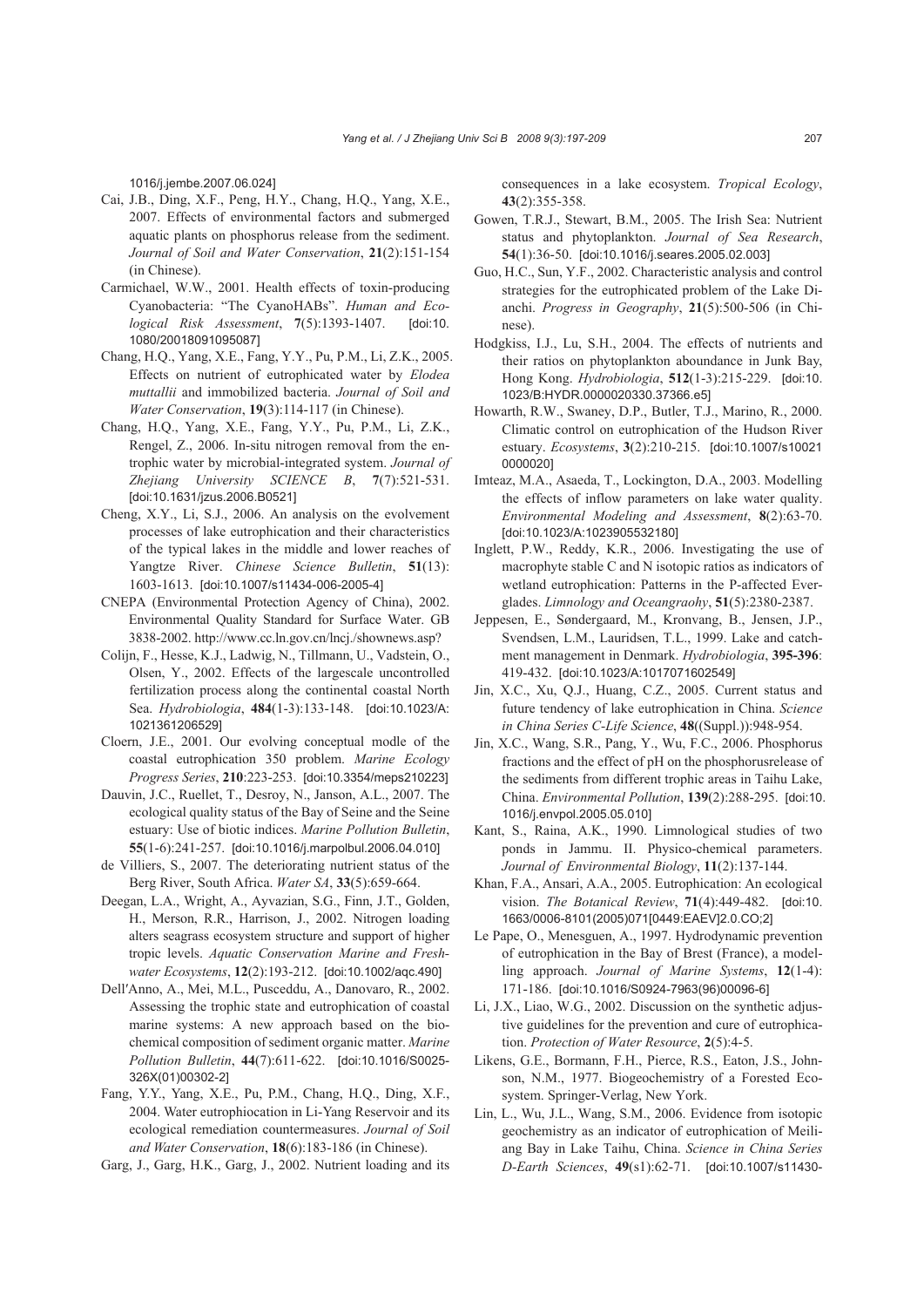006-8106-8]

- Lin, Y.J., He, Z.L., Yang, Y.G., Stoffella, P.J., Philips, E.J., Powella, C.A., 2008. Nitrogen versus phosphorus limitation of phytoplankton growth in Ten Mile Creek, Florida, USA. *Hydrobiologia*, in press.
- Liu, W., Qiu, R.L., 2007. Water eutrophication in China and the combating strategies. *Journal of Chemical Technology and Biotechnology*, **82**(9):781-786. [doi:10.1002/ jctb.1755]
- Lu, J.J., Yang, H., Gao, L., Yu, T.Y., 2005. Spatial variation of P and N in water and sediments of Dianchi Lake, China. *Pedosphere*, **15**(1):78-83.
- Maggie, B.M., 2004. Total Maximum Daily Load Effectiveness Monitoring Study: Lakes Erie and Campbell. Quality Assurance Project Plan, No. 04-03-206.
- Mainstone, C.P., Parr, W., 2002. Phosphorus in rivers-ecology and management. *The Science of the Total Environment*, **282-283**(1-3):25-47. [doi:10.1016/S0048-9697(01)00937-8]
- Ndebele, M.R., Magadza, C.H.D., 2006. The occurrence of microcystin-LR in Lake Chivero, Zimbabwe. *Lakes and Reservoirs Research and Management*, **11**(1):57-62. [doi:10.1111/j.1440-1770.2006.00287.x]
- Nhapi, I., 2004. Options for Wastewater Management in Harare, Zimbabwe. Ph.D Thesis, Wageningen University, Wageningen, the Netherlands.
- Ni, L.Y., Wang, D.M., Xie, P., 1999. Experimental Studies on the Growth of *Potamogeton macckianus* A. under Low-Light Stress in Highly Eutrophic Water. *Acta Hydrobiologica Sinica*, **23**:53-58.
- Paerl, H.W., 1998. Structure and function of anthropogenically altered microbial communities in coastal waters. *Current Opinion in Microbiology*, **1**(3):296-302. [doi:10.1016/ S1369-5274(98)80033-7]
- Paerl, H.W., Dyble, J., Moisander, P.H., Noble, R.T., Piehler M.F., Pinckney, J.L., Steppe, T.F., Twomey, L., Valdes, L.M., 2003. Microbial indicators of aquatic ecosystem change: current applications to eutrophication studies. *FEMS Microbiology Ecology*, **46**(3):233-246. [doi:10. 1016/S0168-6496(03)00200-9]
- Phlips, E.J., 2002. Algae and Eutrophication. *In*: Bitton, G. (Ed.), Encyclopedia of Environmental Microbiology. John Wiley and Sons, New York.
- Ralph, P.J., Tomasko, D., Moore, K., Seddon, S., Macinnis-Ng, C.M.O., 2006. Human Impacts on Seagrasses: Eutrophication, Sedimentation, and Contamination. *In*: Larkum, A.W.D., Orth, R.J., Duarte, C.M. (Eds.), Seagrasses: Biology, Ecology and Conservation. Springer, the Netherlands, p.567-593.
- Redfield, A.C., Ketchum, B.H., Richards, F.A., 1963. The Influence of Organisms on the Composition of Seawater. *In*: Hill, M.N. (Ed.), The Sea. Volume 2. Wiley-Interscience, New York, p.26-77.
- Reutter, J.M., 1989. Lake Erie: Phosphorus and Eutrophication. Fact Sheet 015. Ohio Sea Grant College Program, Columbus.
- Reynolds, C., 2006. Ecology of Phytoplankton. Cambridge University Press, Cambridge, p.535.
- Richardson, C.J., King, R.S., Qian, S.S., Vaithiyanathan, P., Qualls, R.G., Stow, C.A., 2007. Estimating ecological thresholds for phosphorus in the Everglades. *Environmental Science and Technology*, **41**(23):8084-8091. [doi:10.1021/es062624w]
- Romero, J.R., Kagalou, I., Imberger, J., Hela, D., Kotti, M., Bartzokas, A., Albanis, T., Evmirides, N., Karkabounas, S., Papagiannis, J., Bithava. A., 2002. Seasonal water quality of shallow and eutrophic Lake Pamvotis, Greece: Implications for restoration. *Hydrobiologia*, **474**(1-3): 91-105. [doi:10.1023/A:1016569124312]
- Ruley, J.E., Rusch, K.A., 2002. An assessment of long-term post-restoration water quality trends in a shallow, subtropical, urban hypereutrophic lake. *Ecological Engineering*, **19**(4):265-280. [doi:10.1016/S0925-8574(02) 00096-4]
- Schelske, P.C., 1989. Assessment of nutrient effects and nutrient limitation in Lake Okeechobee. *Journal of the American Water Resources Association*, **25**(6):1119-1130. [doi:10.1111/j.1752-1688.1989.tb01325.x]
- Shen, D.S., 2002. Study on limiting factors of water eutrophication of the network of rivers in plain. *Journal of Zhejiang University (Agriculture and Life Sciences)*, **28**(4):94-97 (in Chinese).
- Søndergaard, M., Jeppesen, E., Lauridsen, T.L., Skov, C., van Nes, E.H., Roijackers, R., Lammens, E., Portielje, R., 2007. Lake restoration: Successes, failures and long-term effects. *Journal of Applied Ecology*, **44**(6):1095-1105. [doi:10.1111/j.1365-2664.2007.01363.x]
- Telesh, I.V., 2004. Plankton of the baltic estuarine ecosystems with emphasis on Neva Estuary: A review of present knowledge and research perspectives. *Marine Pollution Bulletin*, **49**(3):206-219. [doi:10.1016/j.marpolbul.2004. 02.009]
- Thiébaut, G., Muller, S., 1998. The impact of eutrophication on aquatic macrophyte diversity in weakly mineralized streams in the Northern Vosges mountains (NE France). *Biodiversity and Conservation*, **7**(8):1051-1068. [doi:10. 1023/A:1008809131487]
- Tong, C.H., Yang, X.E., Pu, P.M., 2003. Degradation of aquatic ecosystem in the catchment of Mu-Ge Lake and its Remediation countermeasures. *Journal of Soil and Water Conservation*, **17**(1):72-88 (in Chinese).
- Turner, R.E., Rabalais, N.N., Justic, D., Dortch, Q., 2003. Global patterns of dissolved N, P and Si in large rivers. *Biogeochemistry*, **64**(3):297-317. [doi:10.1023/A:102496 0007569]
- Vădineanu, A., Cristofor, S., Ignat, C., 1992. Phytoplankton and submerged macrophytes in the aquatic ecosystems of the Danube Delta during the last decade. *Hydrobiologia*, **243-244**(1):141-146. [doi:10.1007/BF00007029]
- Vaithiyanathan, P., Richardson, C.J., 1999. Macrophyte species changes in the Everglades: Examination along a eutrophication gradient. *Journal of Environmental Quality*, **28**(4):1347-1358.
- Wang, X., Lu, X.G., Zhang, X.L., Zhang, Z.Q., 2004. Eutrophication aspects and effective factors analysis in